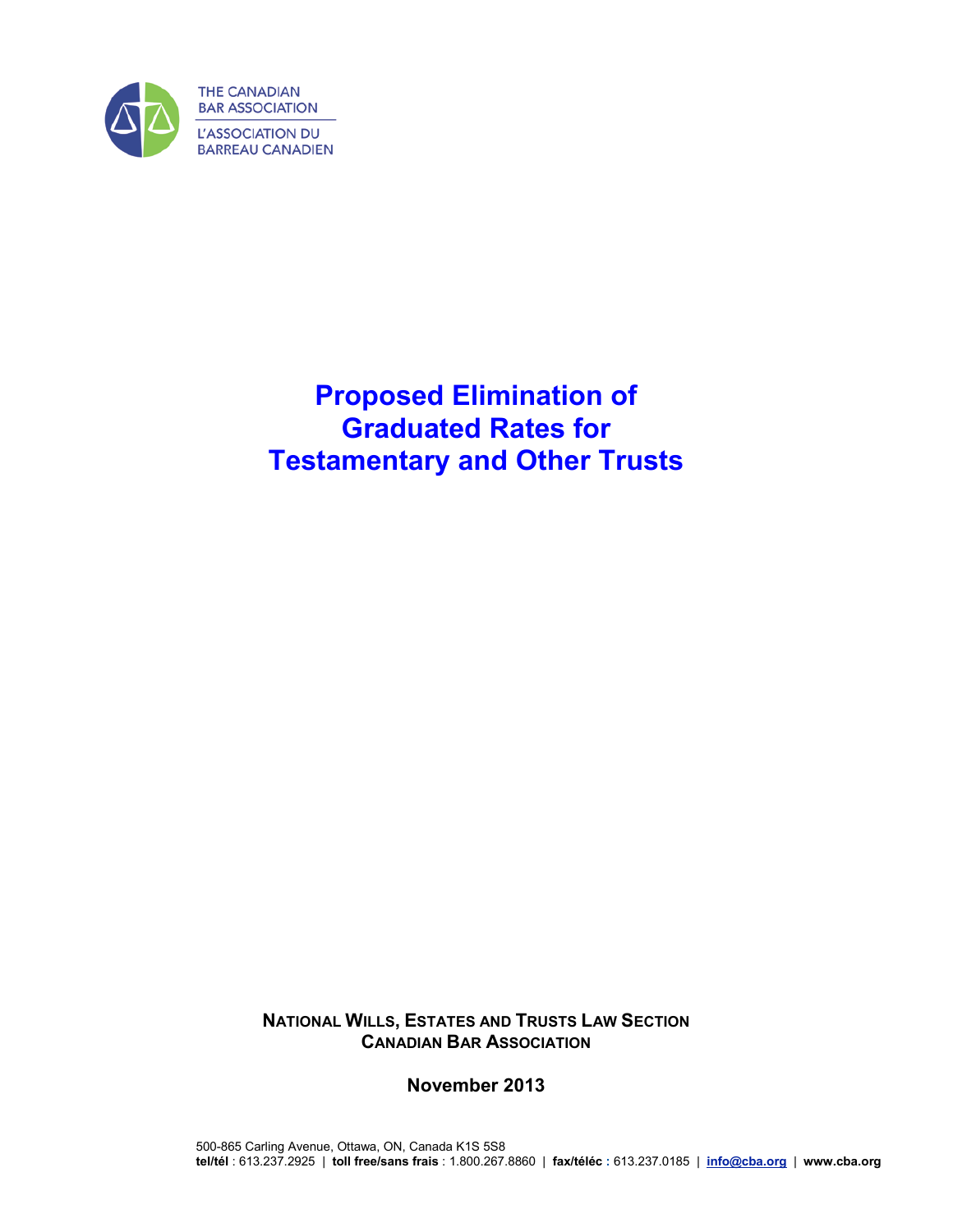### **PREFACE**

The Canadian Bar Association is a national association representing 37,500 jurists, including lawyers, notaries, law teachers and students across Canada. The Association's primary objectives include improvement in the law and in the administration of justice.

This submission was prepared by the National Wills, Estates and Trusts Law Section of the Canadian Bar Association, with assistance from the Legislation and Law Reform Directorate at the National Office. The submission has been reviewed by the Legislation and Law Reform Committee and approved as a public statement of the National Wills, Estates and Trusts Law Section of the Canadian Bar Association.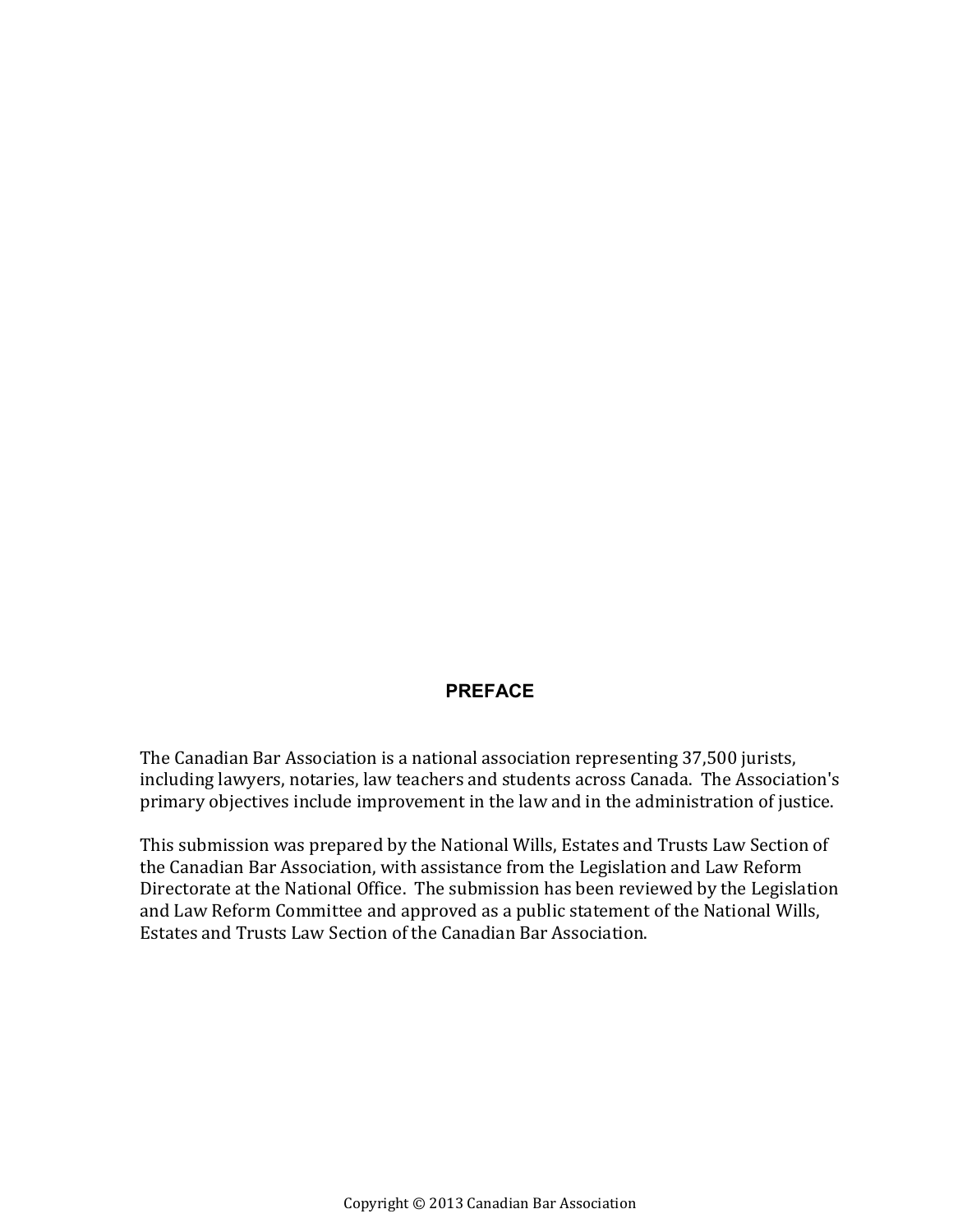# **TABLE OF CONTENTS**

# **Proposed Elimination of Graduated Rates for Testamentary and Other Trusts**

| Τ.          |                               |                                                         |  |
|-------------|-------------------------------|---------------------------------------------------------|--|
| Ш.          |                               |                                                         |  |
| Ш.          |                               |                                                         |  |
|             | $A_{1}$                       | Testamentary Trust as Instrument for Family Provision 2 |  |
|             | В.                            |                                                         |  |
|             | C.                            | Integration Model - Expanding the Preferred Beneficiary |  |
| IV.         | SPOUSAL TESTAMENTARY TRUSTS 8 |                                                         |  |
|             |                               |                                                         |  |
|             | $A_{1}$                       |                                                         |  |
|             | В.                            |                                                         |  |
|             | C.                            | Why we need to maintain graduated tax rates for spousal |  |
| $V_{\cdot}$ |                               | <b>RELATED INCOME TAX RULES  11</b>                     |  |
|             | А.                            |                                                         |  |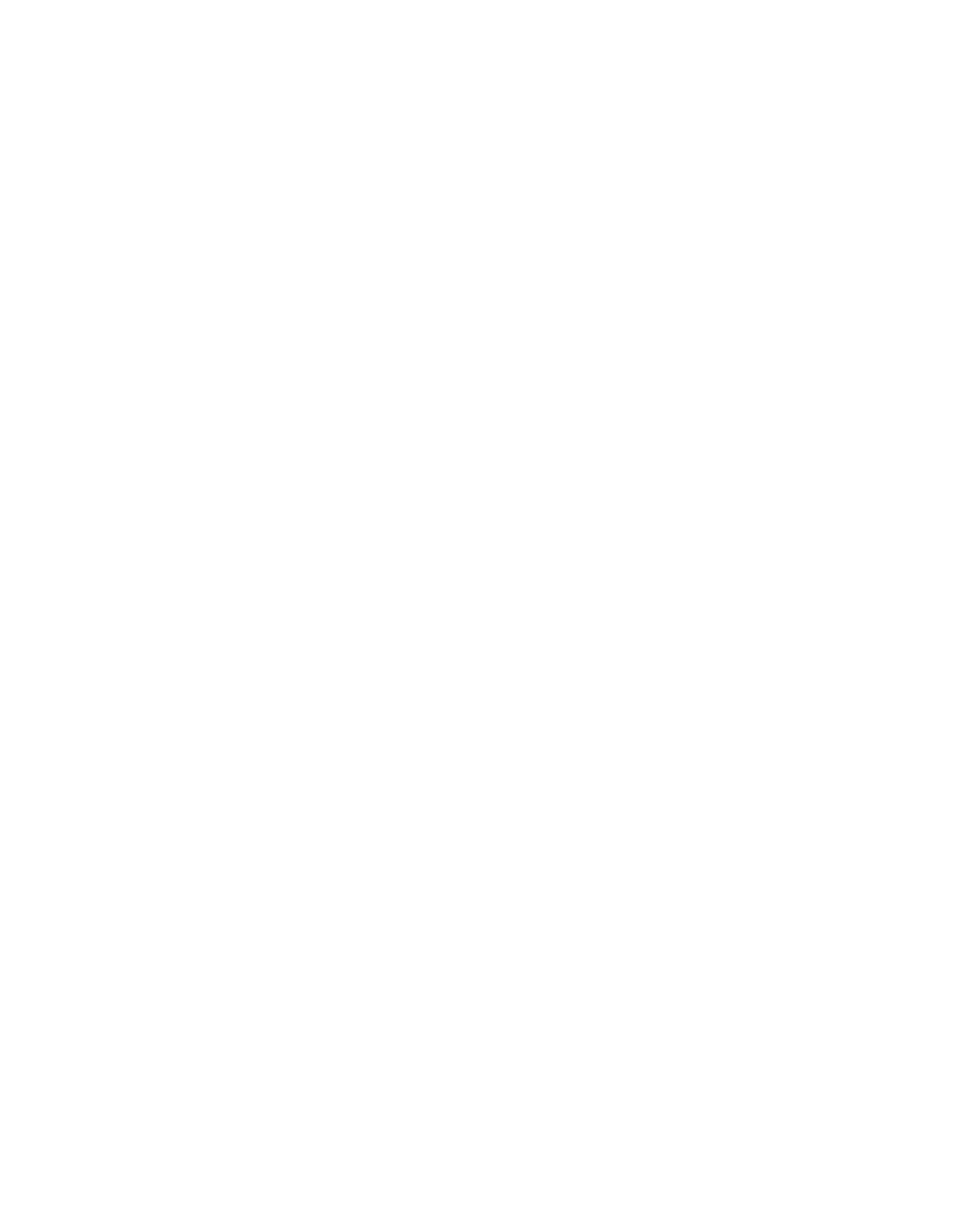# **Proposed Elimination of Graduated Rates for Testamentary and Other Trusts**

### <span id="page-4-0"></span>**I. INTRODUCTION**

The National Wills, Estates and Trusts Section of the Canadian Bar Association (CBA Section) welcomes the opportunity to comment on Finance Canada's June 3, 2013 proposals on graduated personal tax rates for certain trusts under the *Income Tax Act* (the ITA).

The Canadian Bar Association is a national association representing 37,500 jurists, including lawyers, notaries, law teachers and students across Canada. The CBA's primary objectives include improvement in the law and in the administration of justice. The CBA Section represents lawyers from across Canada who assist clients and professional advisors to implement their estate planning goals.

The CBA Section does not support the elimination of graduated rates for testamentary trusts. While the current structure of taxation may be the subject of occasional abuse, we do not believe that the complete elimination of graduated personal tax rates for testamentary trusts is the appropriate response.

If a change must be made to the current system, the solution must effectively neutralize use of the trust as a tax abusive measure, while allowing its continued use in planning for the wellbeing of Canadian families.

Our suggestions can be summarized as follows:

- 1. The current system should be maintained with existing anti-avoidance regimes employed to curtail any abuses.
- 2. If the current system is not maintained, any new system should integrate taxation of the trust and of the beneficiary, rather than forcing trustees to "hurry" assets through the trust to eliminate use of the trust as a tax avoidance measure, and allow continued use of the trust as an instrument to plan for the emotional, financial and physical well-being of families.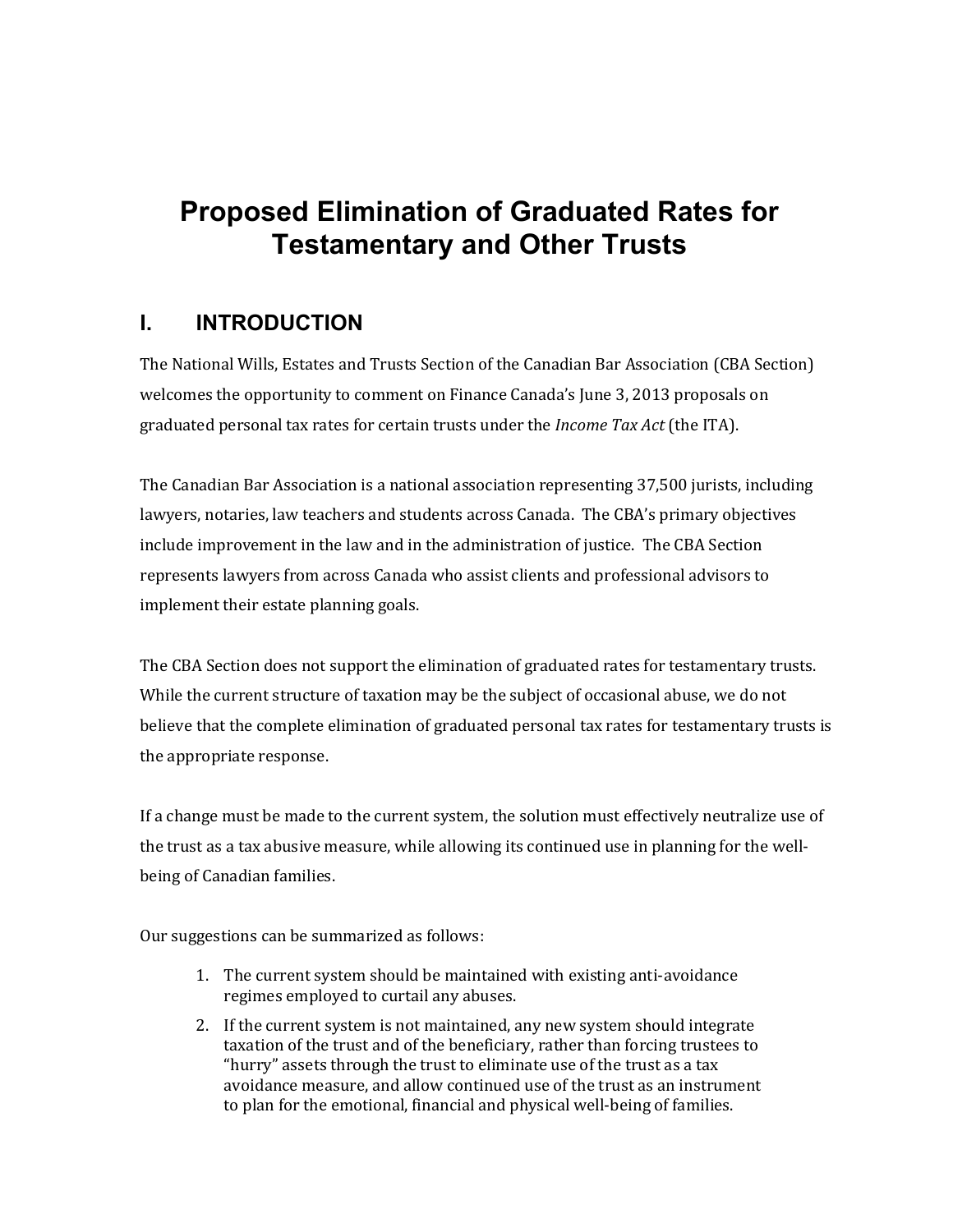3. If an integration model is not adopted, the current preferential system of taxation afforded to testamentary trusts should continue to apply at least to spousal trusts.

### <span id="page-5-0"></span>**II. STATUS QUO**

Sufficient reasons do not exist to alter the current system of graduated rate taxation of testamentary trusts. This system has, for most of Canada's history, allowed use of the testamentary trust as a vehicle to provide for families. We disagree with Finance Canada's statement that the current tax treatment of testamentary trusts raises questions of tax fairness and neutrality. In our experience as professional estate practitioners, the overwhelming majority of individuals who incorporate testamentary trusts into their estate planning do not do so primarily for tax planning reasons. The ITA already has effective means to deal with abuse through existing anti-avoidance regimes applicable to trusts and their beneficiaries, particularly through section 104(2) which allows the Minister to effectively tax several designated trusts as one.

The Joint Committee on Taxation of the Canadian Bar Association and the Chartered Professional Accountants of Canada are submitting more thorough reasons on maintenance of the current system. We have reviewed their submissions and fully concur with and endorse their submissions in this respect.

### <span id="page-5-2"></span><span id="page-5-1"></span>**III. INTEGRATION MODEL**

### **A. Testamentary Trust as Instrument for Family Provision**

Testamentary trusts are often used to benefit surviving spouses, children, family members and others in a variety of circumstances. These trusts are implemented to separate the title and management of assets from their intended benefit or function in cases where it is not desirable or socially constructive for the beneficiary to have control of the assets.

Some of the more common circumstances in which testamentary trusts are utilized are:

### *1. Young Adults*

A parent may wish to provide a trust to hold funds or assets for a child until the child reaches a certain age, when the parent expects the child will be mature enough to handle the assets. Often parents choose an age over the age of majority, such as 25, 30 or 35 years of age. A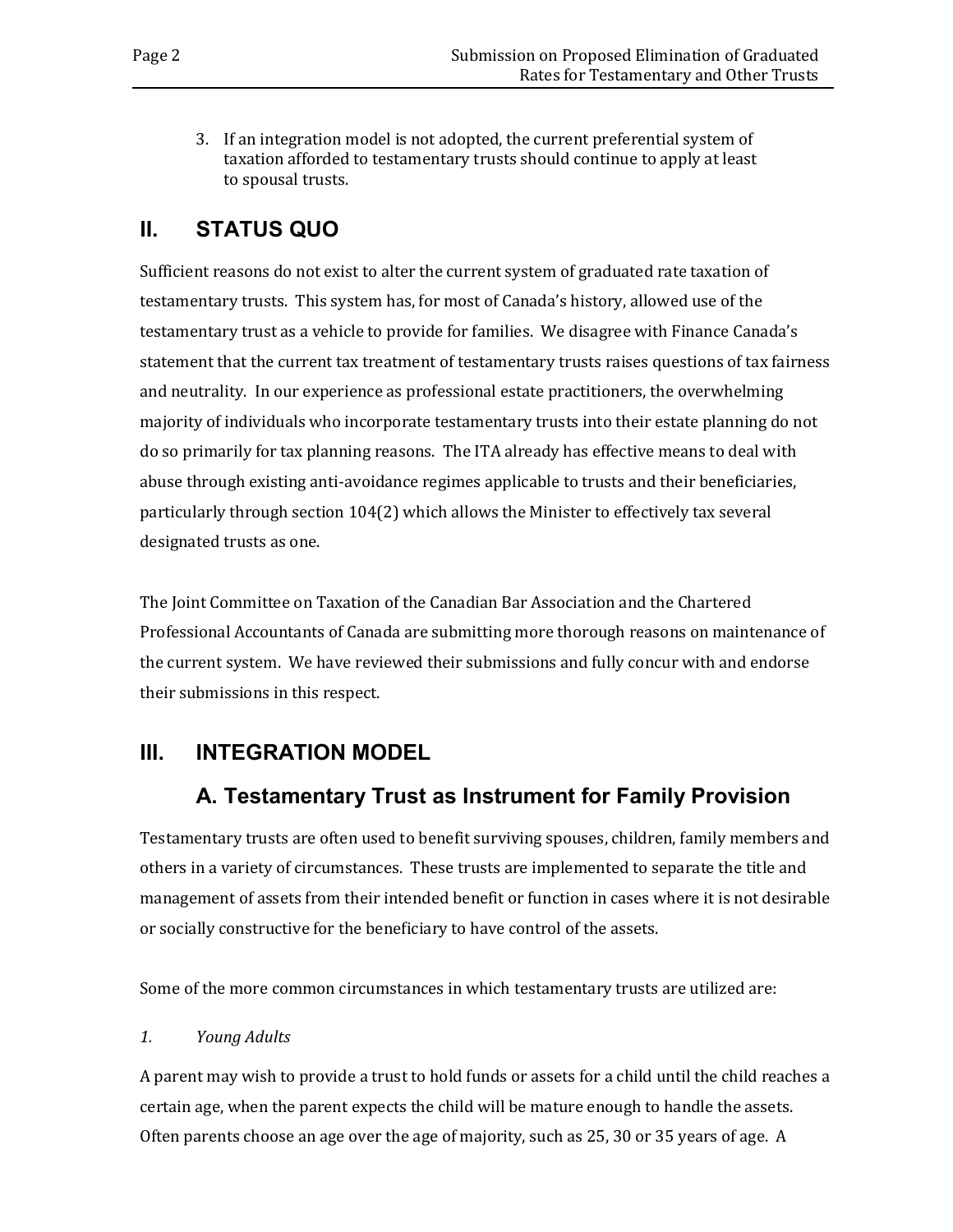parent can appoint another family member, friend or a professional trustee to manage the funds and assets until the child attains the specified age, giving discretion to the trustee to make prior payments out of income or capital to or for the benefit of the child.

#### *2. Disability*

A parent or other family member may wish to provide for a disabled family member. The disability may be physical, psychological or mental. In some cases, the disabled beneficiary may not have the legal capacity to manage funds or other assets. The disabled beneficiary may also be eligible to receive provincial disability or social assistance benefits which are determined by assessing the financial means of the beneficiary. If the assets were left outright to the beneficiary or if a trustee were required to pay out income or capital from a trust, this may compromise the eligibility of the disabled beneficiary to receive the disability or social assistance benefits. More significantly, this may be very financially unwise depending on the nature of the beneficiary's disability and their ability to properly manage their financial affairs. Currently, depending on the provincial laws governing the disability plan or social assistance benefits, the parent may be able to provide a discretionary trust for the disabled family member, which allows the trustee to assist the disabled beneficiary without interfering with the beneficiary's entitlement to provincial disability benefits or social assistance and also protecting the funds for the long-term benefit of the family member with a disability.

#### *3. Addiction*

A parent may wish to provide for a child or other family member with an alcohol or a drug dependency or a gambling addiction. The parent may reasonably be concerned that making an outright gift to the child or other family member, or creating a trust entitling the child to all the income, the funds going to the child will facilitate the child's dependency or addiction, and result in more harm than good. Instead, the parent may choose someone trusted to act as trustee of a discretionary trust. The trustee may apply income and capital in ways that benefit the beneficiary, such as paying for treatment and educational programs and other needs of the beneficiary without giving the beneficiary direct access to funds to use for their dependency or addiction. The terms of the trust may be flexible enough that, if the beneficiary recovers, the trustee can give the beneficiary some or all of the income or capital, including accumulated income. These same considerations can also arise between spouses or common-law partners, and be another motivation to establish a discretionary spousal trust, to protect the surviving spouse or partner with the dependency or addiction issue.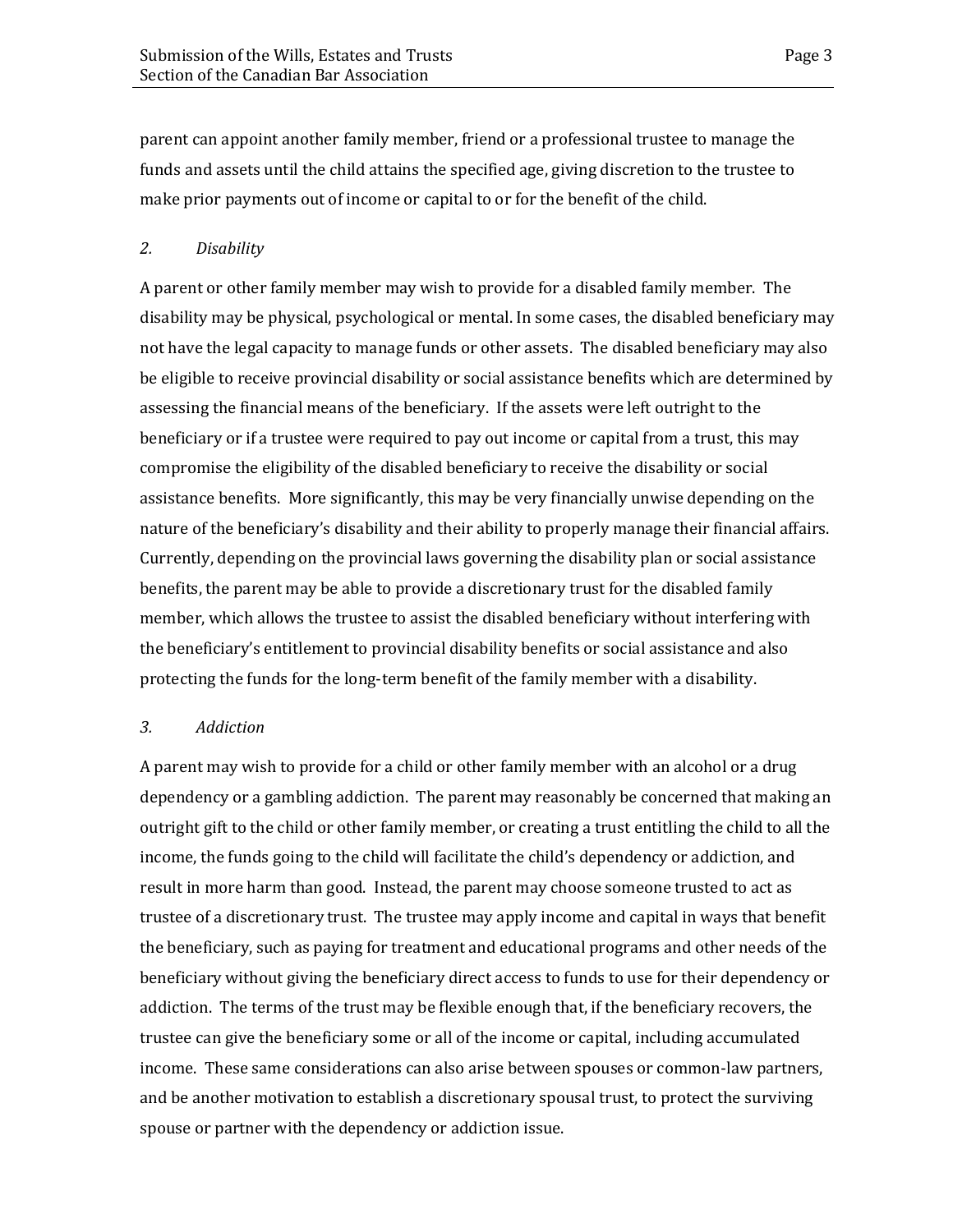#### *4. Spendthrifts*

A will-maker may wish to provide for someone who simply does not handle money well and runs up large debts. Will-makers can create a testamentary trust in their will for the benefit of that beneficiary, giving control to a trustee. Again, the terms may be flexible enough that, if the beneficiary becomes fiscally responsible, the trustee can give the beneficiary some or all of the income or capital, including accumulated income.

### *5. The Elderly*

Individuals may wish to provide for elderly family members, recognizing that, as they age, they may become more vulnerable to financial abuse. Will-maker can create a testamentary trust in their will to ensure that the elderly person will be provided for throughout their life with the trustee protecting the capital of the trust fund to prevent financial abuse by third parties.

#### *6. Infants and Minors*

Infants and minors are among the most vulnerable in our society. Testamentary trusts provide a will-maker with the ability to provide for children beyond the will-maker's death while ensuring the assets will be protected and available to the children when they reach adulthood and become mature enough to properly handle the capital.

#### *7. Surviving Spouses*

Testamentary trusts are often used by will-makers to protect surviving spouses who may be vulnerable to financial or other abuse because of loss of capacity or other reasons, to deal with blended-family situations, to protect assets if the surviving spouse remarries, to minimize tax consequences on the death of the first spouse (such as loss of OAS), and as a vehicle for charitable giving. We address spousal testamentary trusts more fully below.

These are just a few common circumstances where good estate planning may require a testamentary trust. Each family's and individual's circumstances present unique challenges, and there is no closed list of categories for which good estate planning involves the proper use of testamentary trusts.

In many cases, it is desirable to give the trustee discretion to make payments out of income as well as capital, so payments to or for the benefit of the beneficiary can match the beneficiary's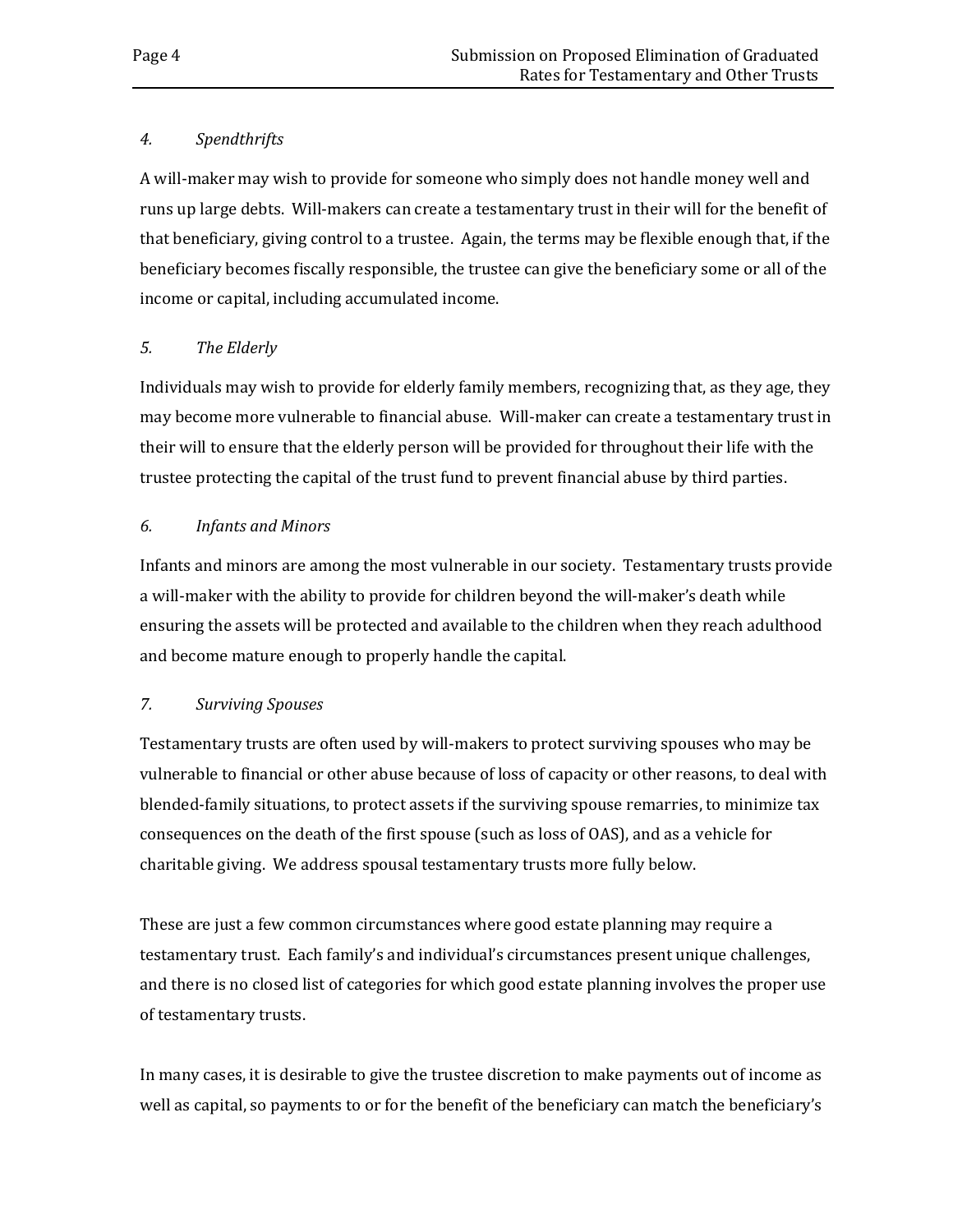<span id="page-8-0"></span>needs. In years where the beneficiary does not require all the income, it can be accumulated for a time when the beneficiary has greater need for the funds or is less vulnerable.

### **B. The Trust as a Tax Avoidance Measure**

There are many bona fide uses for the testamentary trust as an instrument for family provision. Having said this, we acknowledge that the current system of taxation for testamentary trusts has allowed occasional abuses. We believe it would be most appropriate to employ existing anti-avoidance provisions (such as ITA 104(2)) to prevent these abuses. However, if changes are made to the current system, the government must find a method to neutralize use of the trust as a tax avoidance measure while allowing its continued use in planning for the wellbeing of the family.

As Donovan Waters notes in *The Law of Trusts in Canada*, 4th ed., at p. 637, neutralizing use of the trust as a tax avoidance measure can be accomplished in one of two ways:

- 1. By "hurrying" property through the trust to be taxed instead in the hands of the beneficiaries.
- 2. By integrating the taxation of the trust and the taxation of the beneficiary.

Taxing all income accumulated in a testamentary trust at the highest marginal rate would discourage effective estate planning in the circumstances outlined above. It will defeat use of the trust as an instrument to provide for families by forcing families to "hurry" property through trusts. Either will-makers will not give the trustees discretion over payment of income to beneficiaries, or trustees who have been given discretion will be reluctant to accumulate income in trusts because of the punitive tax rate on accumulations (even though it may otherwise be in the best interests of the beneficiary to do so).

Accordingly, we oppose the proposal to tax all trusts at the highest marginal rate.

### As Professor Waters states, at page 639:

It is difficult to resist the conclusion that the "hurrying along" of the property through the trust, so that it can be taxed in each beneficiary's hands at his marginal rate of tax, should be seriously questioned. In its place, it would seem to be preferable to have a more precisely integrated tax system between the trust and the beneficiary. The trust would pay tax at the same rates as any individual person on any income or capital gain that, given the terms of the trust, is not transferred to a beneficiary during the tax year, and a credit for tax paid would be awarded the ultimate beneficiary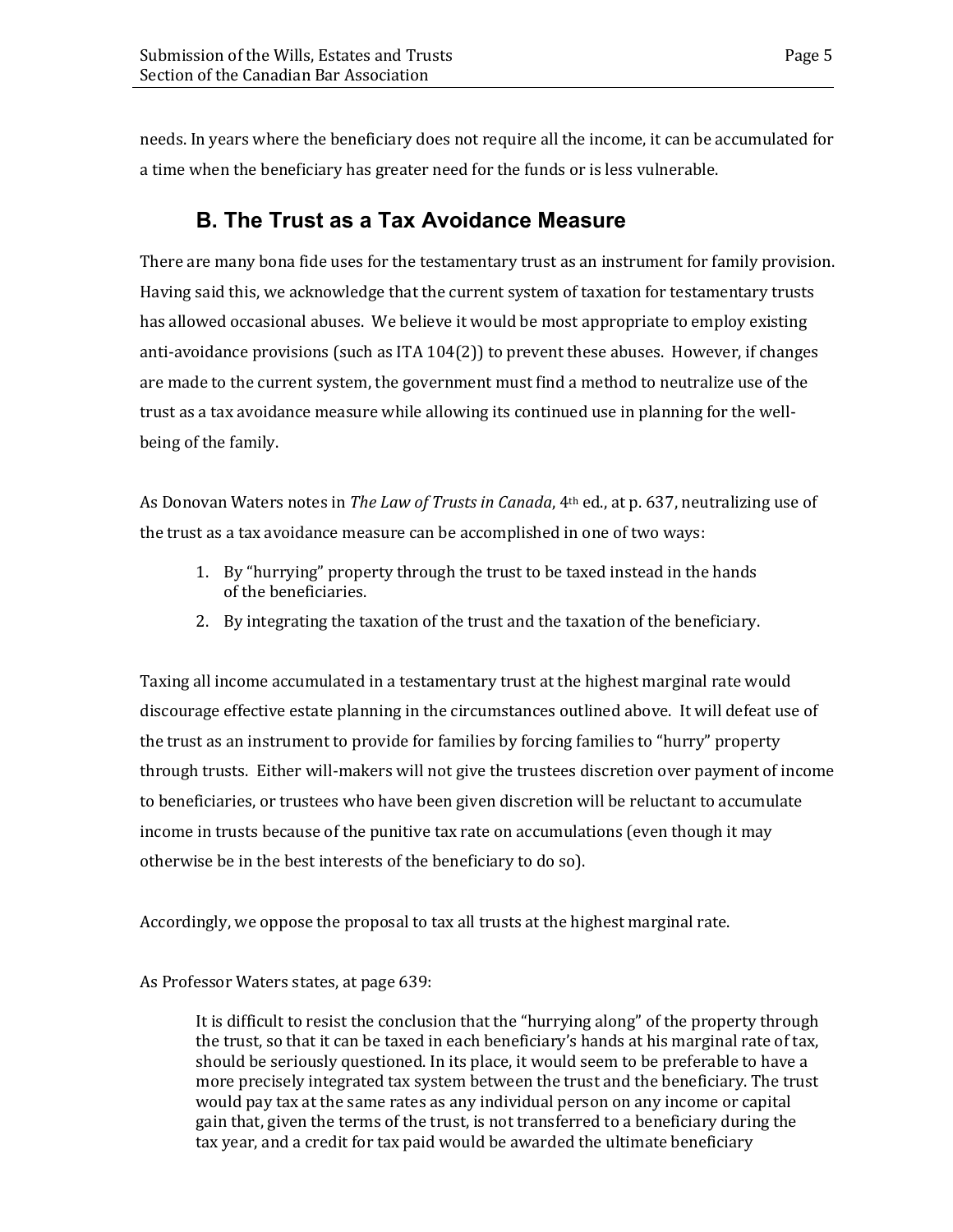transferee. It is true that there are counter considerations; there is the relative accounting complexity of an integrated system as compared with the simplicity of the current approach, and the necessity of the retention of annual trust records going back over possibly a significant number of years, together with the tax records of the beneficiary in question over the same period. These are formidable concerns, but nevertheless the idea of integration is not by any means new (indeed it is included in the present Act, albeit imperfectly), and it may prove as valuable to the realization of the potential of the trust as it has already to the private corporation.

### <span id="page-9-0"></span>**C. Integration Model – Expanding the Preferred Beneficiary Election**

If the current system is modified, instead of adopting measures that would force trustees to "hurry" trust property through testamentary trusts, the CBA Section suggests a policy that would integrate the taxation of the trust and of the beneficiary. This approach was recommended by the Carter Commission in 1966.[1](#page-9-1)

There are several ways that an integration approach could be implemented, but we suggest that one effective method would be to allow trustees and beneficiaries to elect to have accumulating income taxed in the hands of the beneficiary at the beneficiary's marginal tax rate in a manner analogous to the preferred beneficiary election.

The preferred beneficiary election will ameliorate the impact of the proposed changes on disabled beneficiaries who meet the criteria in section 118.3(1) or 118(1) of the ITA, but not all persons with disabilities meet those criteria, particularly ones with psychological disabilities. There are persons with disabilities or addictions which affect their ability to appropriately handle their financial affairs, but would not meet the *ITA* criteria.

There is some relief for trusts for individuals under 21 years old in subsection 104(18), but we doubt that many trusts are drafted to meet the criteria of subsection 104(18). More often, the will-maker wishes to provide discretion to pay income to a minor or young adult beneficiary.

We suggest an election of general application, with restrictions to meet concerns that taxmotivated trusts would be created to allocate income to low income beneficiaries, which would

<span id="page-9-1"></span>i<br>I

<sup>1</sup> See Report of the Carter Commission on Taxation, 1966, Vol. 4, Part B.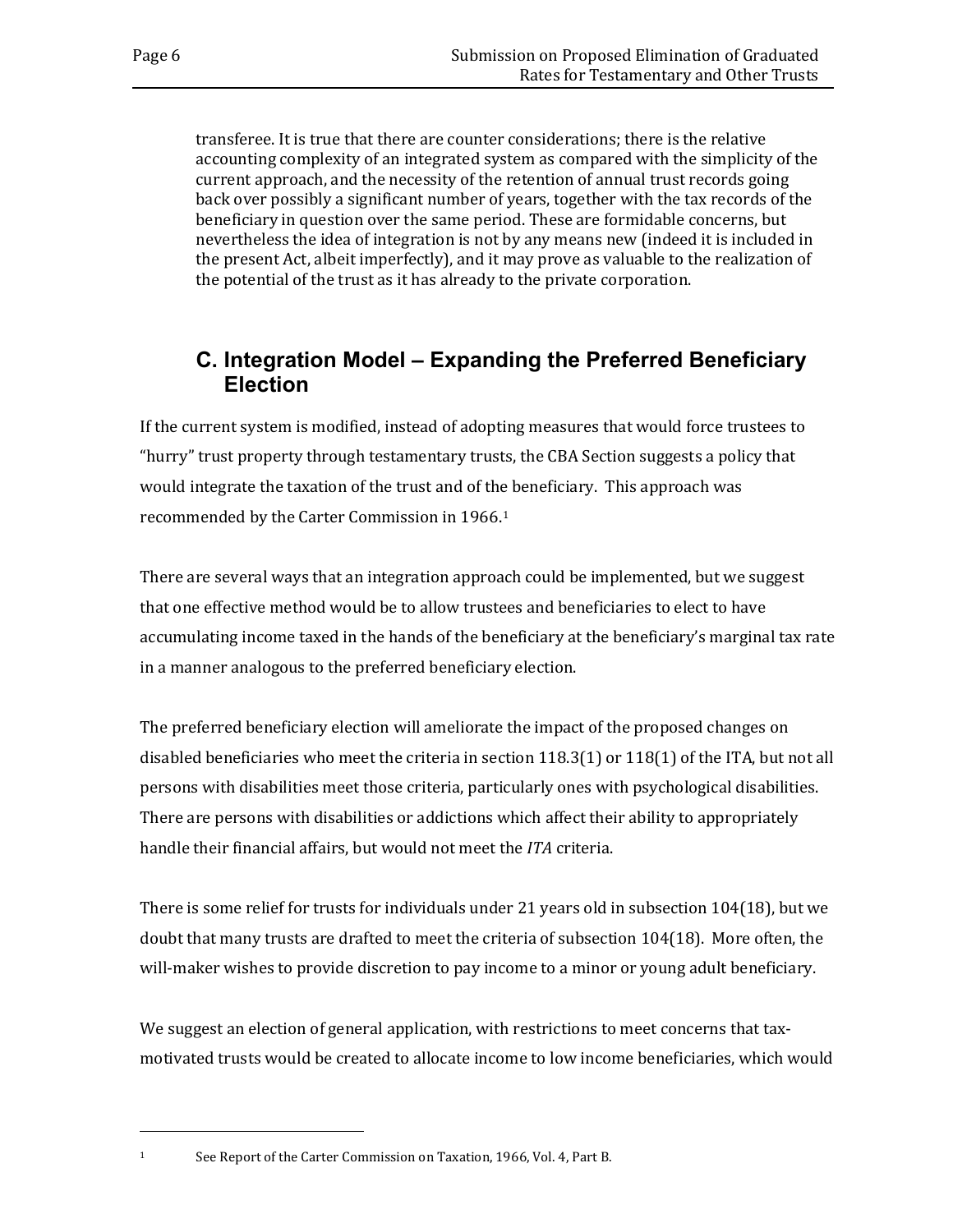ultimately be capitalized and paid to high income beneficiaries. To meet these concerns, the following criteria could be applicable to the trust:

- 1. A testamentary trust could be created for only one beneficiary during that beneficiary's lifetime.
- 2. The trustee may have discretion to pay income or capital to the beneficiary, but no one other than that beneficiary would be entitled to any income or capital during the beneficiary's lifetime.
- 3. On the beneficiary's death, any capital or accumulated income could then be paid to the remainder beneficiary(ies) set out in the trust, or a beneficiary selected pursuant to a power of appointment.

This arrangement would be flexible to meet the circumstances described in the above examples, together with other circumstances that may be unique. In our view, this approach is preferable to pigeon-holing the beneficiaries and imposing arbitrary eligibility criteria, such as specific tests of disability or specific ages in the case of young beneficiaries.

We see no reason that it should be restricted to specific relationships with the will-maker. If, for example, an uncle of a disabled beneficiary wishes to make a provision for his niece, the election should be available to the trustee and the niece to have accumulated income taxed as income to the niece.

This proposed election is not intended to replace the preferred beneficiary election, but be available in addition to it. The preferred beneficiary election should continue to be available for both testamentary and *inter vivos* trusts with disabled beneficiaries. There are good reasons to include other beneficiaries in trusts for disabled beneficiaries. For example, the trust may include a disabled beneficiary's children, to allow a trustee to use income or capital to benefit the children as well as the disabled parent. If the preferred beneficiary election for disabled beneficiaries were restricted in the manner we have suggested for other testamentary trusts, this would discourage planning that benefits a disabled person's dependents.

Consideration should also be given to allowing an election for trusts with multiple beneficiaries to allocate income to a specific beneficiary, provided an equivalent amount is paid to that beneficiary or to a trust for that beneficiary in a later year. For example, parents may want to create a single trust for all their children until one of them reaches a specified age, at which time the trust is divided into trusts for each child. In that case, the election could be used to allocate income to one of the children, provided the amount is then capitalized in favour of that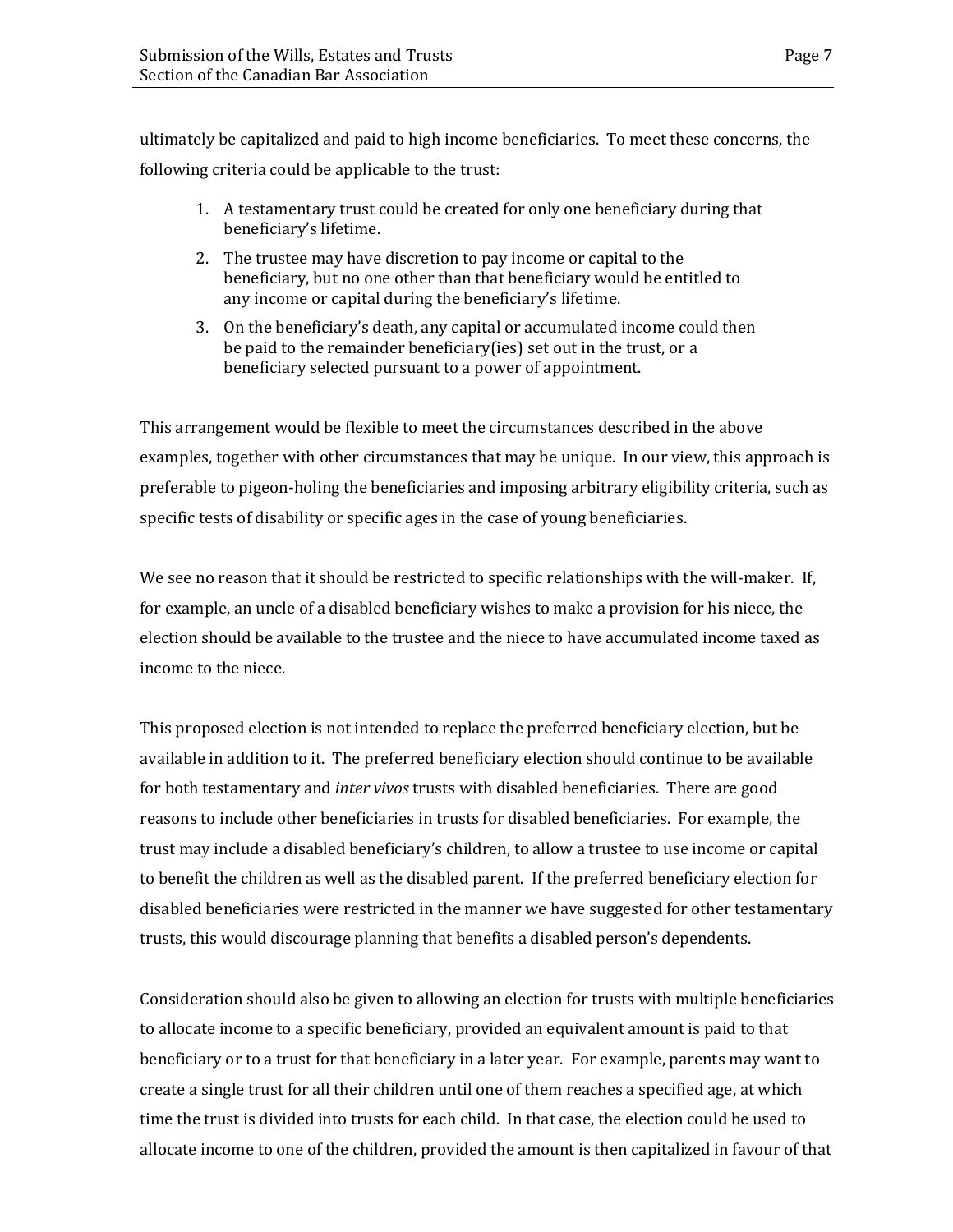child's interest in the trust and an equivalent amount is later paid to that child or to a new trust created for that child that meets the criteria above.

## <span id="page-11-1"></span><span id="page-11-0"></span>**IV. SPOUSAL TESTAMENTARY TRUSTS**

### **A. What are spousal trusts?**

A spousal or common-law partner trust can be either testamentary (i.e. arising on someone's death) or *inter vivos* (i.e. created during someone's lifetime by way of a trust deed). We refer generally here to post-1971 spousal and common-law partner trusts.

A "spouse trust" is described in subsection 70(6) of the ITA. This allows for taxable capital gains, allowable capital losses, recaptures of capital cost allowance and terminal losses which would otherwise arise as a result of a taxpayer's death, by virtue of the deemed disposition of capital property under subsection 70(5), to be deferred if, as a consequence of the taxpayer's death, the property is transferred or distributed to the taxpayer's spouse or to a trust established in favour of the taxpayer's spouse as described in that section. In addition to Canadian residency requirements, to qualify as a spouse trust, the trust must arise as a consequence of the death of a taxpayer and:

- the taxpayer's spouse or common-law partner must be entitled to receive all the income of the trust that arises before the spouse's or common-law partner's death, and
- no person except the spouse or common-law partner may, before the spouse's or common-law partner's death, receive or otherwise obtain the use of any of the income or capital of the trust.

Generally, a spouse trust will receive the same tax treatment for the distribution of the assets of a deceased spouse as the surviving spouse would have received had the assets been distributed directly.

## <span id="page-11-2"></span>**B. Uses for spousal trusts**

### **Address blended family situations**

In a blended family, testators will frequently provide for a spousal trust in their will to benefit the surviving spouse during the spouse's lifetime with the remainder beneficiaries being the settlor's children. In this way, testators can provide for the spouse during their lifetime, while ensuring that the ultimate beneficiaries are their own children.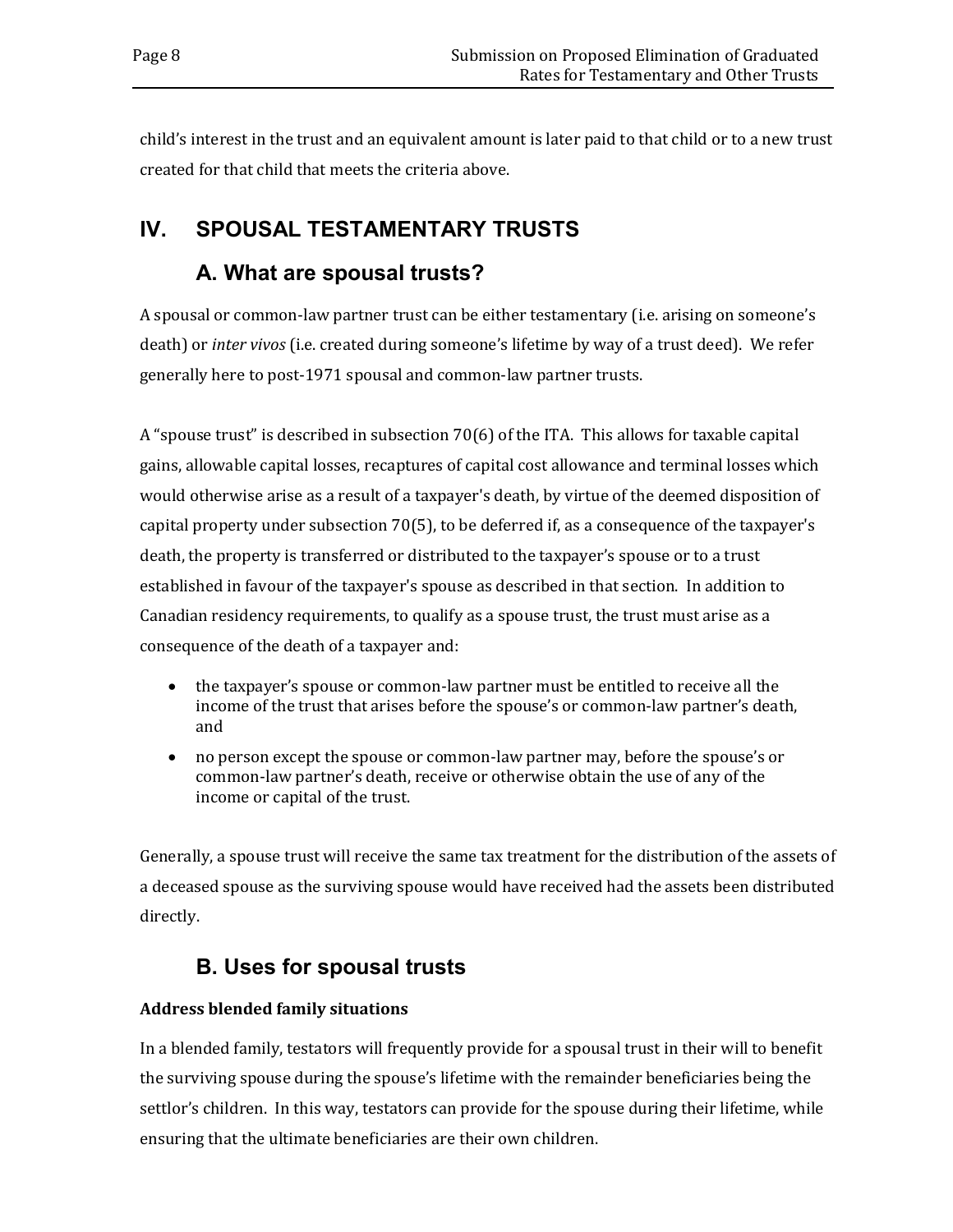#### **Protect vulnerable spouses**

Testamentary spousal trusts are utilized in situations where a spouse may be losing mental capacity or is otherwise vulnerable, whether by reason of age, illness, financial vulnerability or required reliance on others for their well-being. A testator may be worried that someone would take financial advantage of the surviving spouse if left to manage more than a modest sum of money or assets. By using a spousal trust, the funds may be protected by the trustee for the long-term benefit of the surviving spouse, without additional tax burden.

#### **Protect assets when surviving spouse remarries or enters into common-law relationship**

Testamentary spousal trusts are used by couples wishing to guarantee that their assets will ultimately pass to their children in the event of remarriage of a surviving spouse. Without a spouse trust, if the surviving spouse remarries or enters into a common-law relationship and then dies, all too often the assets flow to the new spouse or partner and the children of the first marriage never receive any assets from their biological parents.

### **Minimize tax consequences on the death of the first spouse**

When the assets of a testator pass outright to their spouse rather than through a testamentary spousal trust, the surviving spouse must transition from two sets of graduated tax rates to one. The tax liability of the surviving spouse will therefore be greater than the former aggregate tax liability of the couple. By using a testamentary spousal trust, the income and capital gains benefitting the surviving spouse are shared between the trust and the surviving spouse, extending the previous tax position until the death of the surviving spouse.

### **Avoid loss of OAS for a surviving spouse**

A testamentary spousal trust often stands in the place of the deceased and can be seen as a legitimate means to continue to 'split' income of the married couple until the second spouse dies. For families of limited means, taxing and capitalizing the income in the spousal trust can reduce or eliminate the OAS claw back, which can make a significant difference in their financial wellbeing. This is legitimate tax planning based on sound social policy.

### **Prevent duplication of probate taxes**

When the assets of a married or common law couple are held separately or as tenants in common, they must often be probated twice, as they will pass first to the surviving spouse and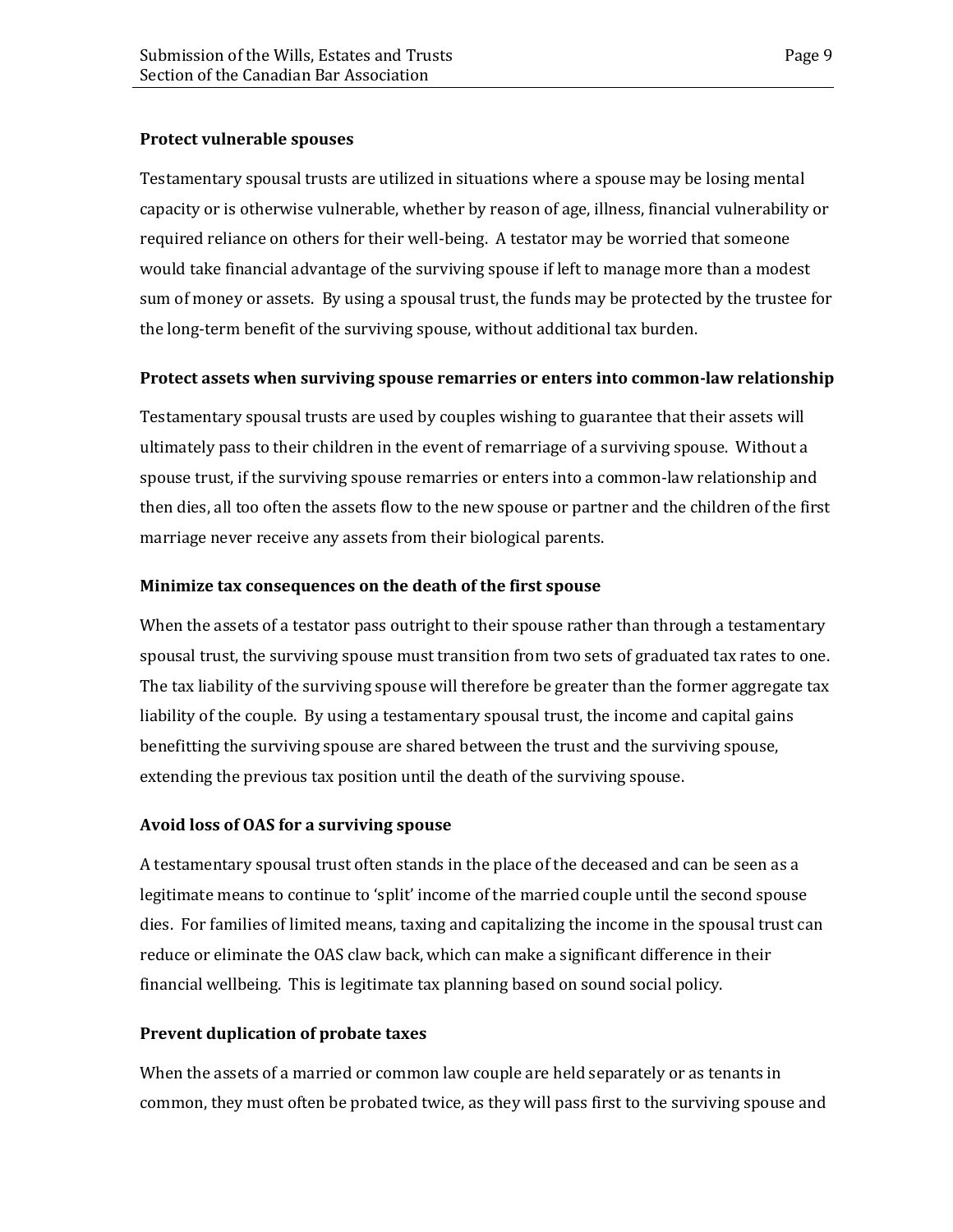then, on the death of the surviving spouse, to other beneficiaries. This situation is quite common, particularly in second marriage situations.

Duplication of probate taxes (or probate fees) can be a significant expense in jurisdictions with higher probate rates, such as British Columbia, Ontario and Nova Scotia.

Testamentary spousal trusts provide a mechanism to ensure that the assets of a married or common law couple will flow to the ultimate intended recipients, often children from a first relationship, while having to pass through probate only once, even when they are held individually.

### **A vehicle for charitable giving**

Spousal trusts are frequently used by spouses who wish to ensure that some or all of their assets will ultimately benefit charitable purposes or organizations, while also providing for the wellbeing of their spouse during their lifetime.

### <span id="page-13-0"></span>**C. Why we need to maintain graduated tax rates for spousal trusts**

The preservation of graduated tax rates for spousal trusts is consistent with the existing public policy rationale behind other ITA provisions, which seek to equalize income between spouses and defer the tax consequences otherwise arising on the death of the first spouse until the death of the surviving spouse. Examples of other situations in the ITA consistent with this approach are:

- The ability to roll-over assets to a surviving spouse at cost on death.
- The ability to split pension income between spouses.

The loss of graduated tax rates for testamentary spousal trusts would in many cases lead to negative consequences for a surviving spouse, such as:

- OAS claw back.
- Loss of eligibility for long-term residential care subsidies.

Testamentary spousal trusts achieve significant planning goals in the family and society:

• protecting elderly or vulnerable widowed spouses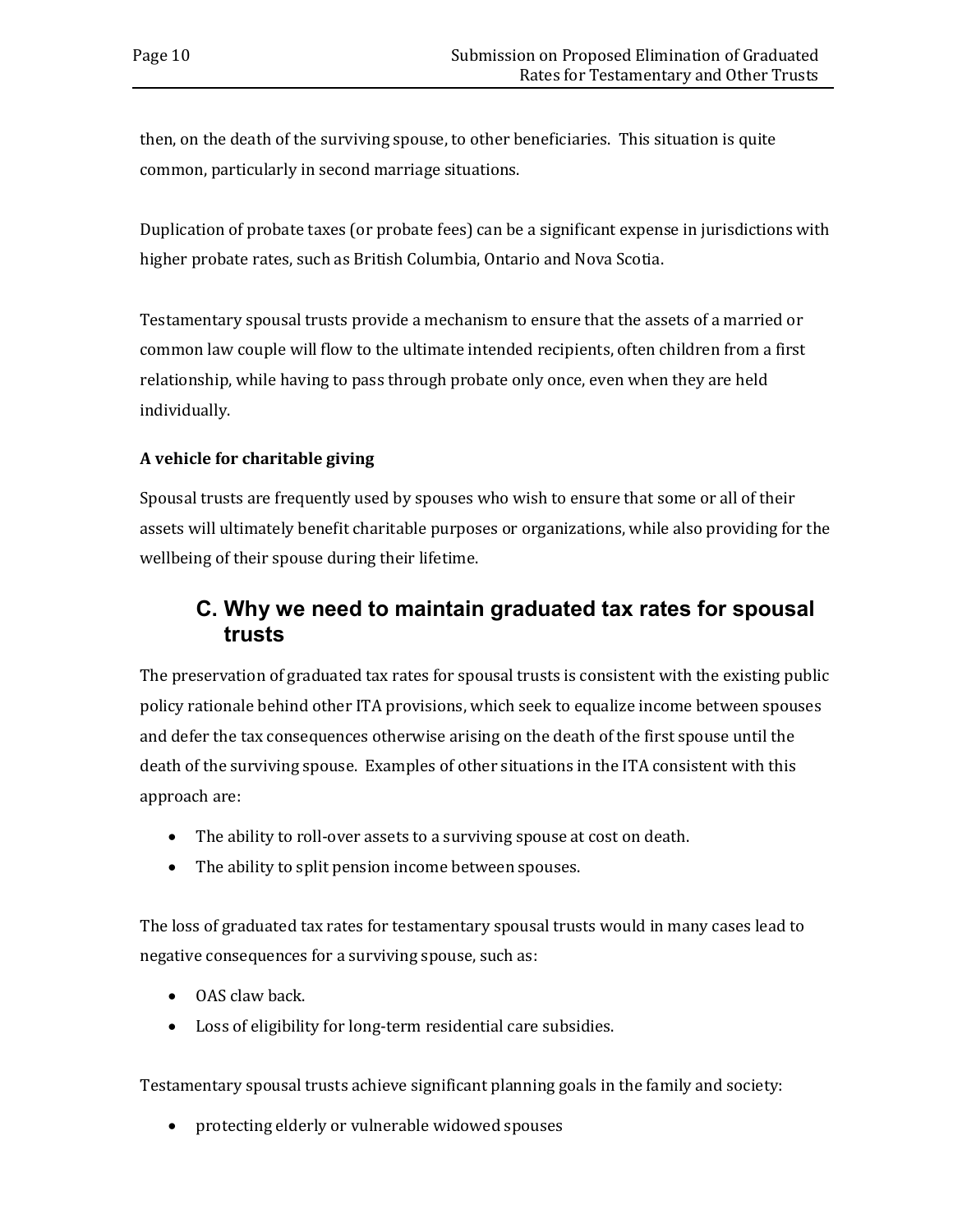- addressing the complexity of blended family situations
- protecting assets in the event of remarriage or common-law relationships
- deferring the tax consequences of the death of the first spouse
- preventing the duplication of probate fees, and
- supporting and encouraging charitable intentions.

The proposed elimination of graduated tax rates for testamentary spousal trusts will make estate planning in the best interests of the family and society more costly and therefore less likely to be implemented. The societal costs of this change, particularly in the seniors community, are difficult to calculate but are undoubtedly considerable and will impact a segment of society that can be particularly vulnerable to financial abuse.

### <span id="page-14-1"></span><span id="page-14-0"></span>**V. RELATED INCOME TAX RULES**

### **A. Non-calendar year-ends**

The consultation paper identifies related income tax rules that would be affected by changes to the taxation of testamentary trusts. One rule identified is the taxation year of flat top-rate estates and testamentary trusts, which would become the calendar year. Currently, testamentary trusts can use a non-calendar year end (typically coinciding with the date of death of the settlor of the trust).

For clarity, the CBA Section wishes to ensure that the legislation does not affect the ability of an estate which is not a flat top-rate estate (as will be defined in the proposed legislation and as discussed in the consultation paper) to continue to have a non-calendar year-end during the initial period of administration.

Taxpayers and their executors and advisors cannot control when a person dies. Regular estates must continue to have a full year of administration after the date of death before being obliged to file the first T3 return reporting income, gains and losses in that year. Various income tax rules and provisions apply to transactions that can occur in the first year after death, and these would be affected if the move to a calendar year-end for testamentary trusts and flat-top estates inadvertently affects all estates. This would be particularly problematic for estates of individuals who die late in the calendar year when access to relieving provisions that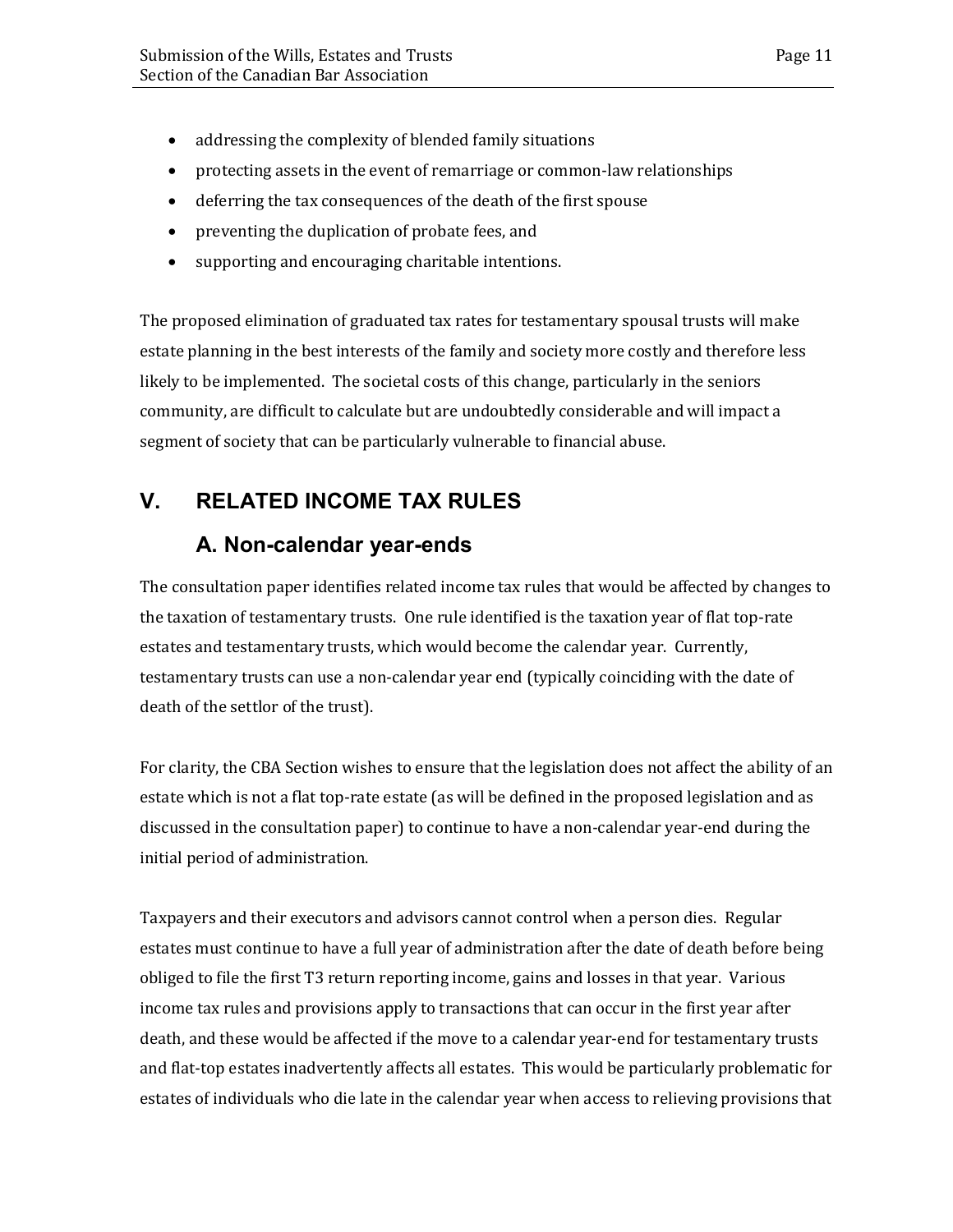take effect in the first year of an estate could be circumscribed. This is not the stated position in the consultation paper, but the CBA Section urges caution in drafting any changes.

For flat top-rate estates, a further issue arises as to how a regular estate with a non-calendar year end transitions to a calendar year-end immediately after the 36-month period that follows an individual's death. Is it anticipated that the estate of a person who dies on December 1 of Year 1 will be converted to a flat top-rate estate on December 2 of Year 4 and then have a yearend on Dec 31 of year 4 (it's fourth taxation period)? If so, the short year end in Year 4 could provide significant complications on filing, with many taxpayers and their advisors unaware of the next filing deadline. More significantly, this would create issues with the taxation of estates in connection with existing provisions in the ITA, such as for loss carry-backs, unused charitable donation credits in the estate and similar considerations in which the short year-end could create real financial detriment to an estate well beyond the loss of graduated tax rates.

While the executor of an estate has more flexibility in many cases to choose when to settle and fund a testamentary trust created in the will (contrasted with an estate deemed to become a flat-top estate after 36 months), in many cases, similar issues could apply when the full 36 months (or more) is required to administer the estate, prior to funding the trust which would then be required to have a short first year end to comply with the provisions for non-calendar year ends.

For existing estates and testamentary trusts which currently file on a non-calendar year-end, if not "grandfathered", the move to a calendar year-end would leave those estates with no relief from the possible negative effects of the rules noted above. We see no apparent policy reason for these changes. The change to require only calendar year-ends could cause significant tax liability beyond the loss of graduated income tax rates, which the CBA Section understands to be Finance Canada's primary concern.

The CBA Section recognizes there would be a benefit for administrative purposes in having the tax filing for all estates and trusts generally occur at the same filing due date of March 31. Further, it might be simpler administratively for the number of testamentary trusts to be reduced in the future, if such trusts do not obtain the benefit of graduated tax rates (other than those established for the legitimate purposes noted elsewhere in this submission). However, the CBA Section questions whether the potential tax issues related solely to the change of year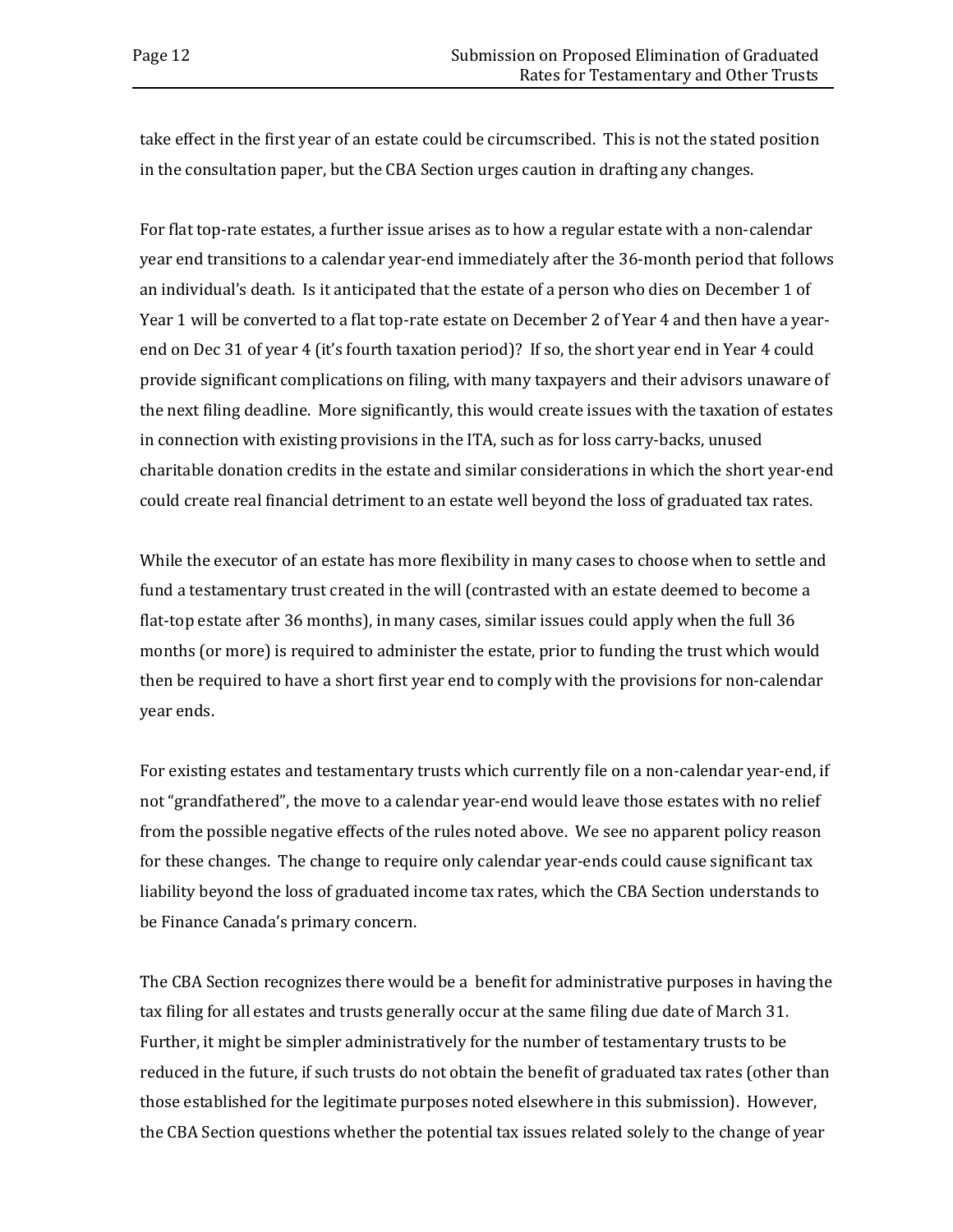end noted above have been fully analyzed in terms of the effect on the estates and trusts which are currently in existence and will continue in existence for which the motivation behind the creation and the purpose of those trusts is non-tax related, as well as for trusts that will be established in the future on that same basis.

# <span id="page-16-0"></span>**B. Flat top-rate Estates**

It is understandable that the government is concerned about estates kept open for an inordinately long time for the sole purpose of continuing to access graduated tax rates. However, there are many non-tax reasons why an estate must be kept open. The following examples are illustrative, not exhaustive:

1. At common law, a person who accepts to be executor<sup>[2](#page-16-1)</sup> holds the office until death (unless removed by a court order). There is no assurance that an estate thought to be fully administered might not call the executor back to duty in future if some actions are required. By way of example, pay equity claims can take years to adjudicate or settle. If a person entitled to share in the payout on that settlement dies before the adjudication or settlement, a lump sum payment would have to be paid to their estate. The executor would become re-involved in the estate even though it may be many years after the death of the testator and be obliged to see to the proper distribution of that asset.

An expeditious distribution of the newly received settlement funds would mean little or no additional income whose tax treatment need give rise to any concern. However, things may have changed since the executor was last administering the estate. Beneficiaries whose addresses were formerly known may now be difficult or impossible to trace. Or a beneficiary may have died in the interim, requiring the executor to deal with t[he](#page-16-2) deceased beneficiary's estate, which can be a complicated affair in itself.3

- 2. A protracted income tax dispute with the Canada Revenue Agency (or any third party) may make the size of the estate uncertain and may require the executor to hold onto estate assets to ensure a sufficient amount on hand to satisfy any liability ultimately determined, whether by a court or by a settlement. Even if there is no dispute, executors may face considerable delays before making final distributions awaiting clearance certificates from Canada Revenue Agency.
- 3. In Ontario, the recent audit and verification authority given to the Minister of Finance under the *Estate Administration Tax Act, 1998* gives the Minister up to

i<br>I

<span id="page-16-1"></span><sup>&</sup>lt;sup>2</sup> The personal representative is referred to as the "executor", even though different contexts and different in terminology from province to province may make another term more apt.

<span id="page-16-2"></span><sup>&</sup>lt;sup>3</sup> The difficulty of dealing with the newly found asset can be still more severe if the original executor has died in the meantime.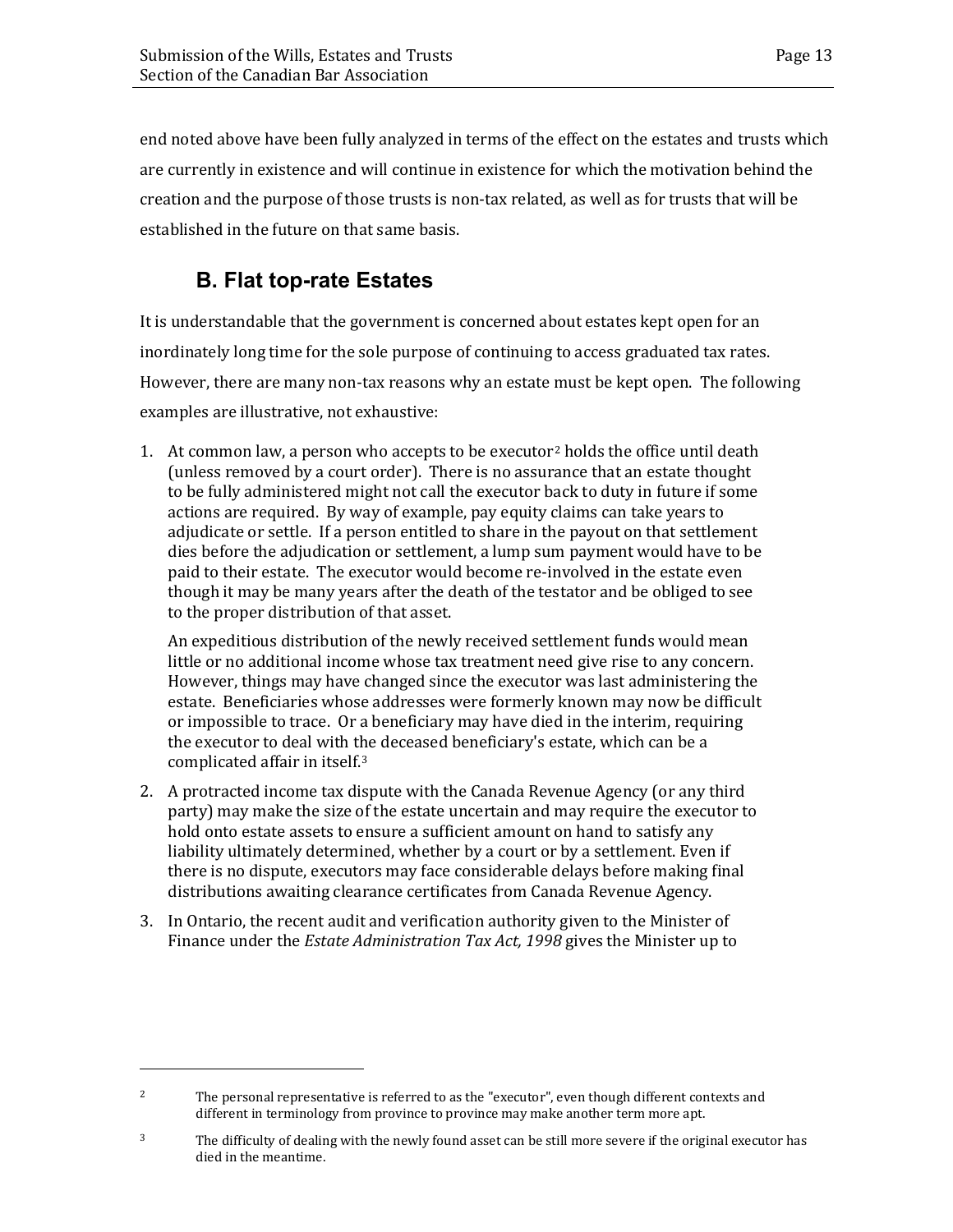four years[4](#page-17-0) to (re)assess an estate for additional estate administration tax. Only the executor has standing to contest that (re)assessment. If the executor contests, it will require either a lengthy delay before distribution of the estate, or recovery from the beneficiaries' previously distributed funds or property to fund that contest, for whatever time it may take.

- 4. Insolvent estates those where liabilities exceed assets can generate income but are most problematic to administer. (There is no "beneficiary" for whom income is being earned. Rather, after secured creditors have been paid, anything remaining, including income generated by estate assets, belongs pro rata to unsecured creditors, subject to claims of a higher degree such as compensation to the administrator of the estate, probate fees, federal income tax, funeral and burial costs, or professional fees. In that case, there is nothing inappropriate in allowing the estate to benefit from being taxed on income at graduated rates, no matter how long the process of administration lasts.)
- 5. Experienced estates practitioners will attest to the fact that litigation involving an estate can last for many years, preventing distribution of the estate. Indeed, when the validity of a will is challenged, it will often require the appointment of an independent personal representative to act on an interim basis, pending the resolution of the dispute, whether judicially or otherwise. Further, until otherwise ordered by the court, this personal representative may have no authority to distribute the estate assets under his or her control.

It appears from the consultation paper that the government has arbitrarily decided that by the end of the 36-month period following an individual's death, the executor should have completed their duties and wound up the estate. However, the examples above show a number of reasons for a protracted delay in winding up an estate, all outside the executor's control. Further, much of the provincial and territorial legislation allowing individuals to advance a claim against an estate, such as dependants relief, will variation, spousal property division claims, prevents the personal representative of the estate from distributing any assets until the resolution of the claims advanced against the estate. This can take many years to resolve. Depending on the nature of the claims and Court determinations, it may not be possible to begin the administration of the estate assets until the Court's decision is rendered and any appeals have been dealt with.

Other provisions in the ITA set an arbitrary period of 36 months following the death of a taxpayer as the time period by which a specified action must occur, subject to an extension by written application to the Minister of National Revenue. Two examples:

I

<span id="page-17-0"></span><sup>&</sup>lt;sup>4</sup> The Minister has an even longer time to assess or reassess an estate for additional estate administration tax if the person fails to file the prescribed form in the prescribed time, or if "any person made a misrepresentation that is attributable to neglect, carelessness or willful default, or has committed any fraud in supplying any information regarding an estate or in omitting to disclose any information regarding the estate."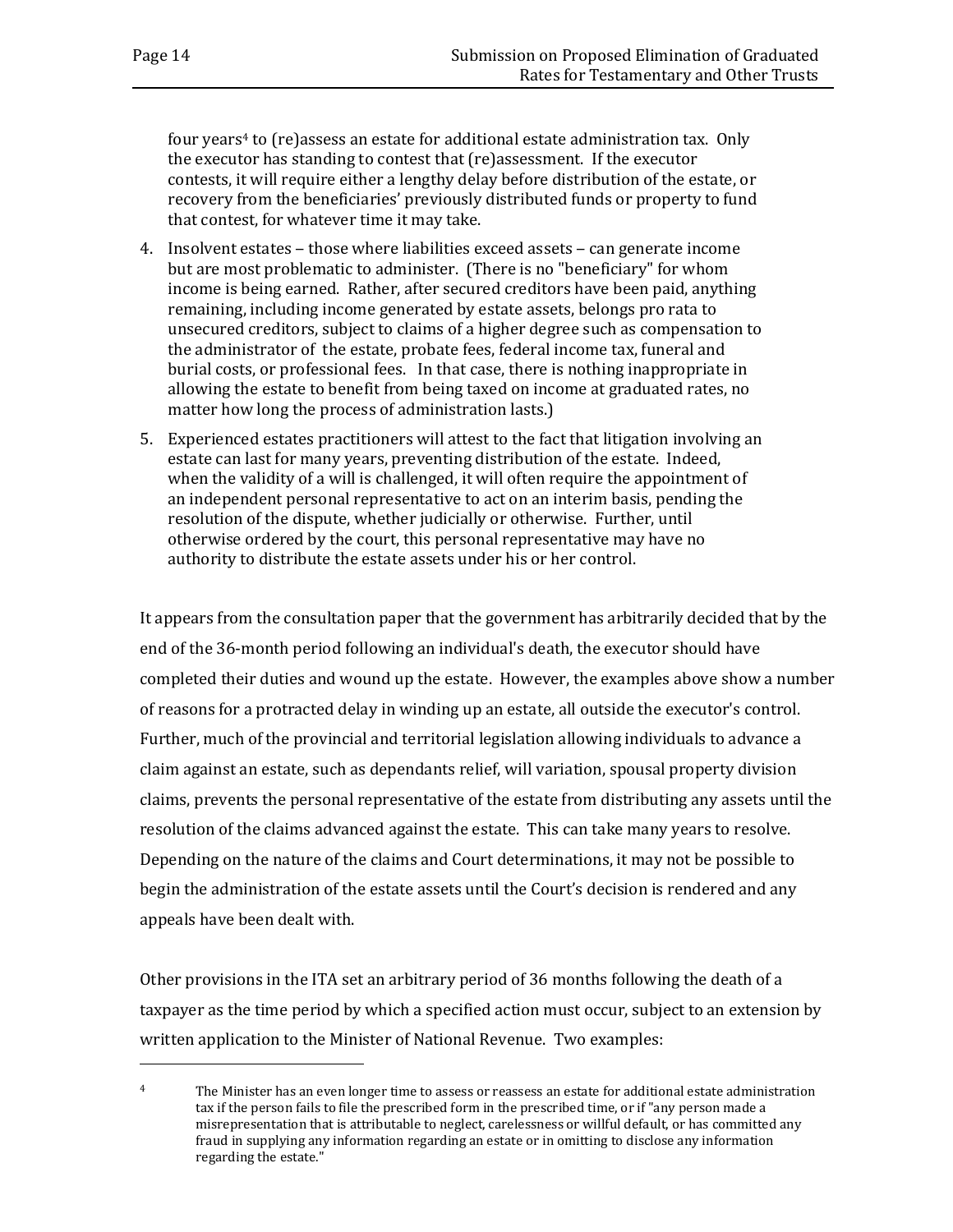- Under subsection 70(6), the period for indefeasible vesting of property in a deceased taxpayer's surviving spouse or common-law partner, or in a trust for such a person, in order that the deemed disposition rule in subsection 70(5) not apply to that property.
- Under subsection 248(9), the period for a person to disclaim an interest in a deceased taxpayer's estate in order for the consequential entitlement of another person to be treated, for the purposes of subsection 248(8), as having been acquired as a consequence of the death of the taxpayer.

The policy reflected in these provisions appears to be that, while 36 months is a reasonable time for certain income tax consequences arising on the death of a taxpayer to crystallize, there may be circumstances that warrant a longer period. The arguments in favour of that policy apply equally to the proposal to eliminate the graduated-rate taxation of an estate that continues to be administered for any number of non-tax reasons. For this reason, we propose that, instead of fixing 36 months as the outside period during which an estate should be taxable at graduated rates, any new rule allow for a written application to the Minister of National Revenue to extend that time. In this way, the Minister can consider each estate on a case-bycase basis before determining whether to exercise discretion to extend the time and, if so, the length of that extension. (Presumably, more than one extension ought to be permitted, depending on how events subsequent to the first extension unfold.)

Alternatively, we would support use of a period of "reasonable administration" as suggested in the submission of the Joint Committee on Taxation of the Canadian Bar Association and the Chartered Professional Accountants of Canada.

There are many legitimate non-tax reasons for the use of testamentary trusts, the use of a noncalendar year-end for an estate or trust and for the administration of estate to exceed, sometimes significantly, 36 months. Accordingly, the CBA Section recommends further analysis of these many considerations and issues in developing legislation and that the comments and recommendations of the CBA Section should be taken into account.

#### **RECOMMENDATIONS**

**1. Leave in place the current income tax treatment of testamentary trusts, for the reasons indicated in this submission and the submission of the Joint Committee on Taxation of the Canadian Bar Association and the Chartered Professional Accountants of Canada.**